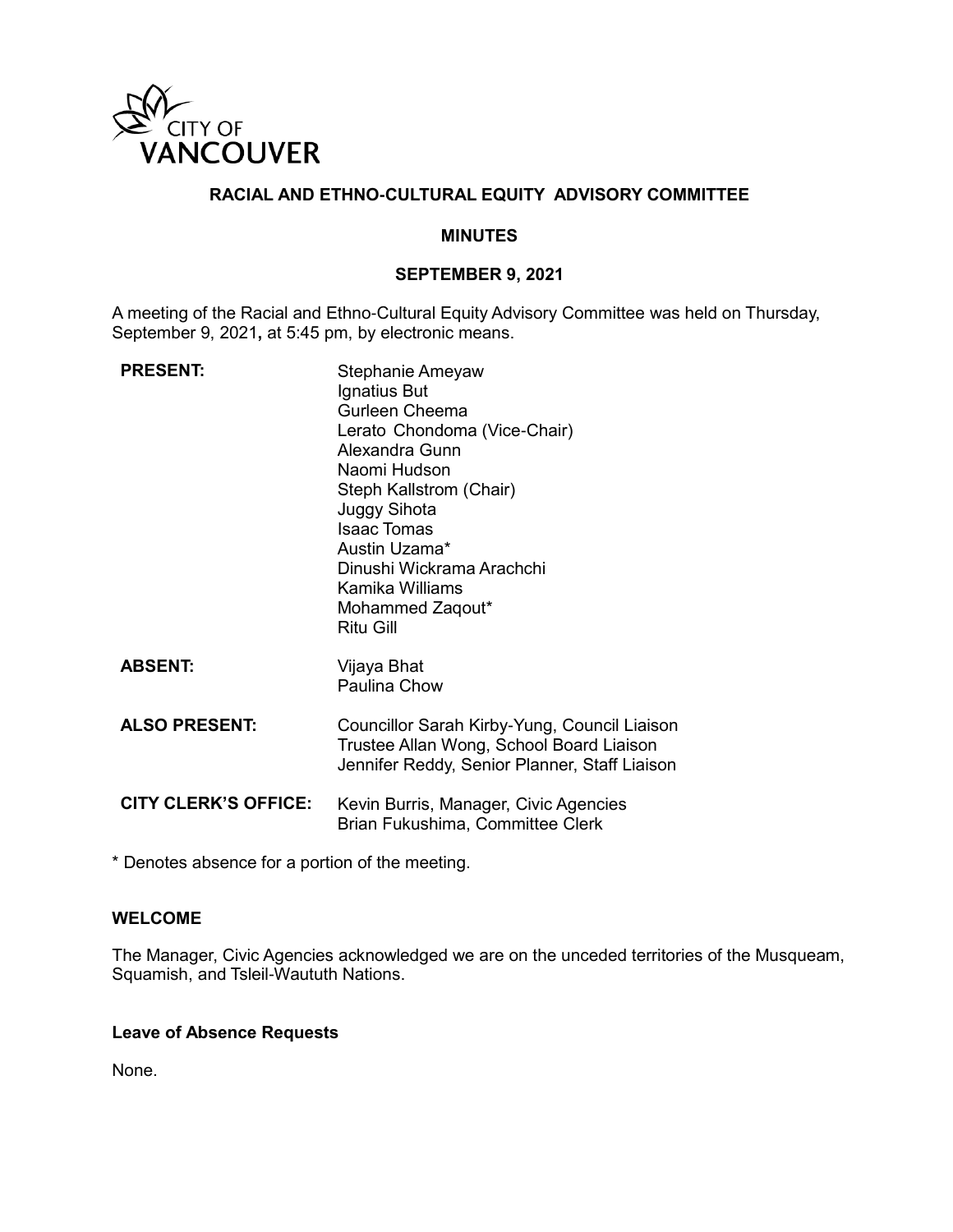### **Approval of Minutes**

MOVED by Alexandra Gunn SECONDED by Juggy Sihota

> THAT the Racial and Ethno-Cultural Equity Advisory Committee approve the Minutes from the meeting of April 18, 2021, as circulated.

CARRIED UNANIMOUSLY

MOVED by Stephanie Ameyaw SECONDED by Alexandra Gunn

> THAT the Racial and Ethno-Cultural Equity Advisory Committee approve the Minutes from the meeting of July 15, 2021, as circulated.

Mohammed Zaqout wished to amend the minutes to reflect that a discussion occurred regarding whether co-chairs or vice chairs would be elected.

CARRIED UNANIMOUSLY AS AMENDED

\* \* \* \* \*

#### **Vary Agenda**

MOVED by Steph Kallstrom SECONDED by Lerato Chondoma

> THAT the Racial and Ethno-Cultural Equity Advisory Committee vary the order of the agenda and consider agenda items in the following order:

3. Liaison updates

2. Work plan discussion

CARRIED UNANIMOUSLY

*Note: for clarity, minutes are recorded in chronological order*

\* \* \* \* \*

#### **1. Chair/Vice-Chair Election**

MOVED by Alexandra Gunn SECONDED by Gurleen Cheema

> THAT the Racial and Ethno-Cultural Equity Advisory Committee appoint Steph Kallstrom as Chair and Lerato Chondoma as Vice-Chair.

CARRIED UNANIMOUSLY

MOVED by Juggy Sihota SECONDED by Mohammed Zaqout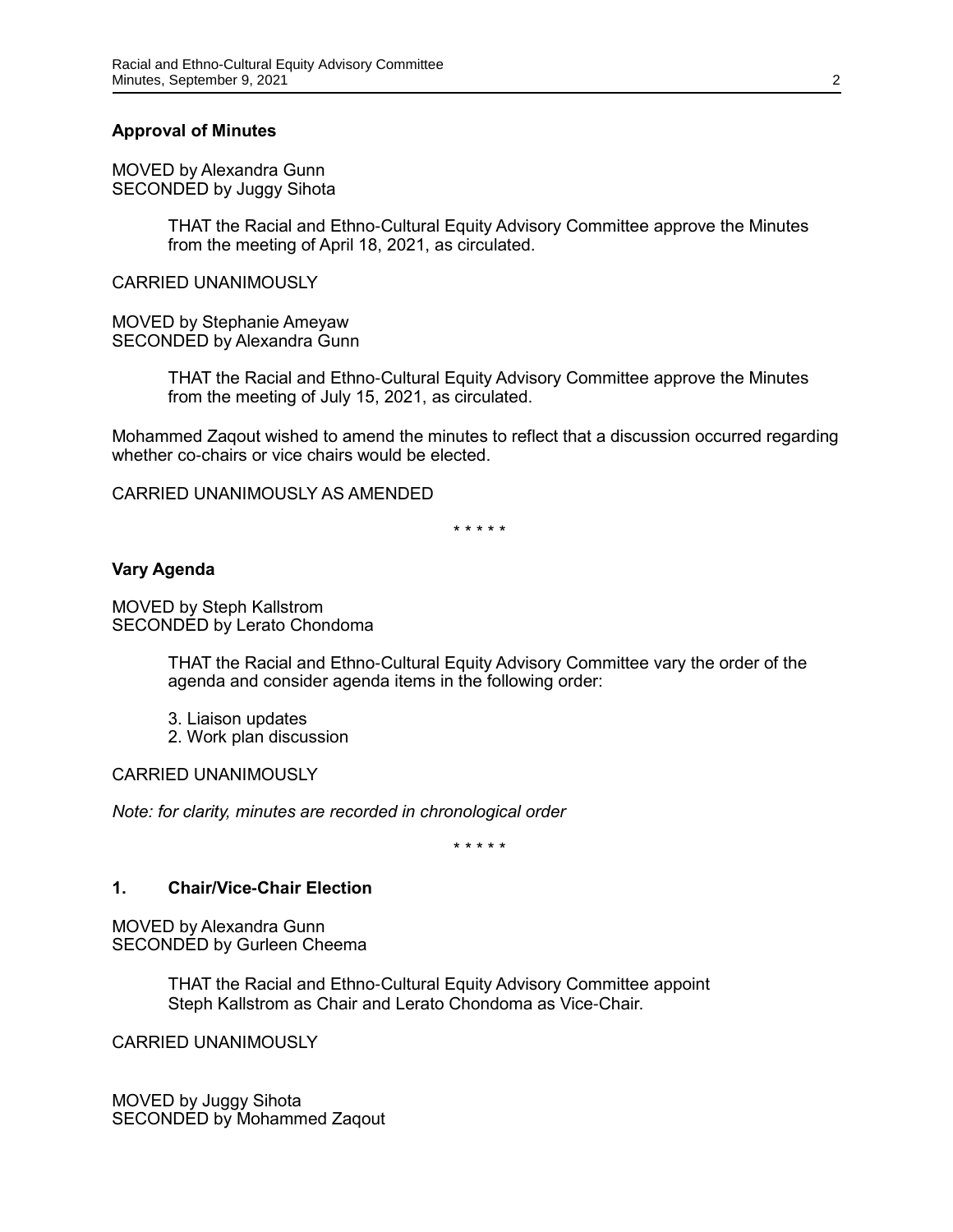THAT the Racial and Ethno-Cultural Equity Advisory Committee appoint Stephanie Ameyaw as acting representative to the Civic Asset Naming Committee.

# CARRIED UNANIMOUSLY

# **3. Liaison Updates**

Councillor Kirby-Yung stated that there will be no Council Update, due to the August Council recess just ending.

Trustee Wong detailed VSB anti-racism training which included Trustees, senior management, and everyone throughout the district.

Jennifer Reddy provided updates on the following topics, and subsequently responded to questions and comments:

- Access Without Fear policy
- Anti-Semitism motion
- Motion responding to the rise in hate incidents over the pandemic

## **2. Work Plan Discussion**

The Committee discussed priorities for their work plan, to be approved at the November meeting.

### **4. Subcommittee updates**

The Committee discussed whether there will be a subcommittee structure and ways to communicate in smaller working groups.

### **5. New Business**

None.

# **ADJOURNMENT**

MOVED by Alexandra Gunn SECONDED by Juggy Sihota

THAT this meeting be adjourned.

CARRIED UNANIMOUSLY (Austin Uzama and Mohammed Zaqout absent for the vote)

### **Next Meeting:**

DATE: Thursday, November 25, 2021